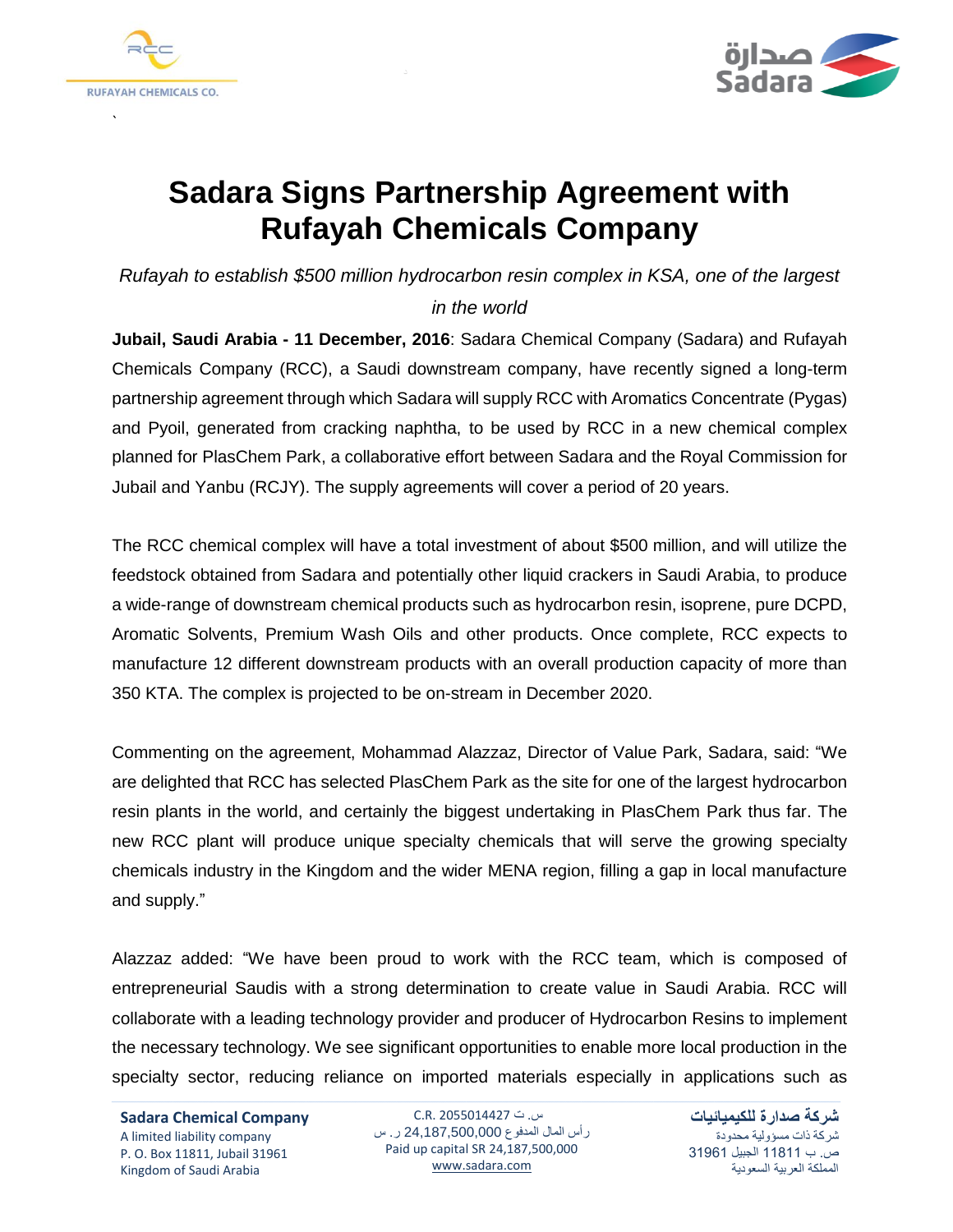



specialty plastics, oil and gas chemicals, construction material, water treatment, home/personal care, comfort market, and other applications."

Fawaz AlShora, General Manager, RCC, said, "For the past three years, RCC has been developing this project to be one of the most well-integrated complexes in the world for the production of Hydrocarbon Resins and various other products, all of which resemble a great contribution to the downstream chemicals industry in the Kingdom of Saudi Arabia. The implementation of this project will convert underutilized existing raw material streams into value added specialty chemicals and products. The synergy created between Naphtha crackers, such as Sadara's Mixed Feed Cracker and other liquid crackers in Saudi Arabia, and the Rufayah chemical complex allows a very dynamic and efficient model to capitalize on available raw materials through sustainable value addition."

RCC is a local Saudi company established by Global Company for Downstream Industries (GDI) specifically for the utilization of Pygas and Pyoil and the production of Hydrocarbon Resins, among other downstream products in Saudi Arabia.

Also commenting on the agreement, HH Prince Nayef Bin Sultan Bin Mohammed Bin Saud Al Kabeer, GDI Chairman, said, "The Rufayah complex aligns perfectly with the overall strategies of the Kingdom, diversifying the Kingdom's production portfolio, and promoting further downstream opportunities. Hydrocarbon resins alone are a key component in the adhesives industry, paints and coatings sector, inks manufacturing, and rubber compounded products. Other products such as premium wash oils, aromatic solvents, and naphthalene will substitute local imports by providing them on a next-door basis, with quality and services exceeding the current imported products."

PlasChem Park is a 12 km² industrial park in Jubail Industrial City II, dedicated to downstream chemical and conversion industries. PlasChem Park is a key element differentiating Sadara from other petrochemical, chemical and plastics manufacturing projects in Saudi Arabia. It is uniquely positioned to enable and support downstream opportunities in many market segments, including the Hydrocarbon Resin Cluster, Ethylene Oxide/Propylene Oxide (EO/PO) Cluster, Polyurethane Cluster and a Plastics Cluster. These clusters are designed to attract diversified investments into PlasChem Park for downstream applications such as the production of oil and gas chemicals,

**Sadara Chemical Company** A limited liability company P. O. Box 11811, Jubail 31961 Kingdom of Saudi Arabia

س. ت 2055014427 .R.C رأس المال المدفوع 24,187,500,000 ر. س Paid up capital SR 24,187,500,000 [www.sadara.com](http://www.sadara.com/)

**شركة صدارة للكيميائيات** شركة ذات مسؤولية محدودة ص. ب 11811 الجبيل 31961 المملكة العربية السعودية